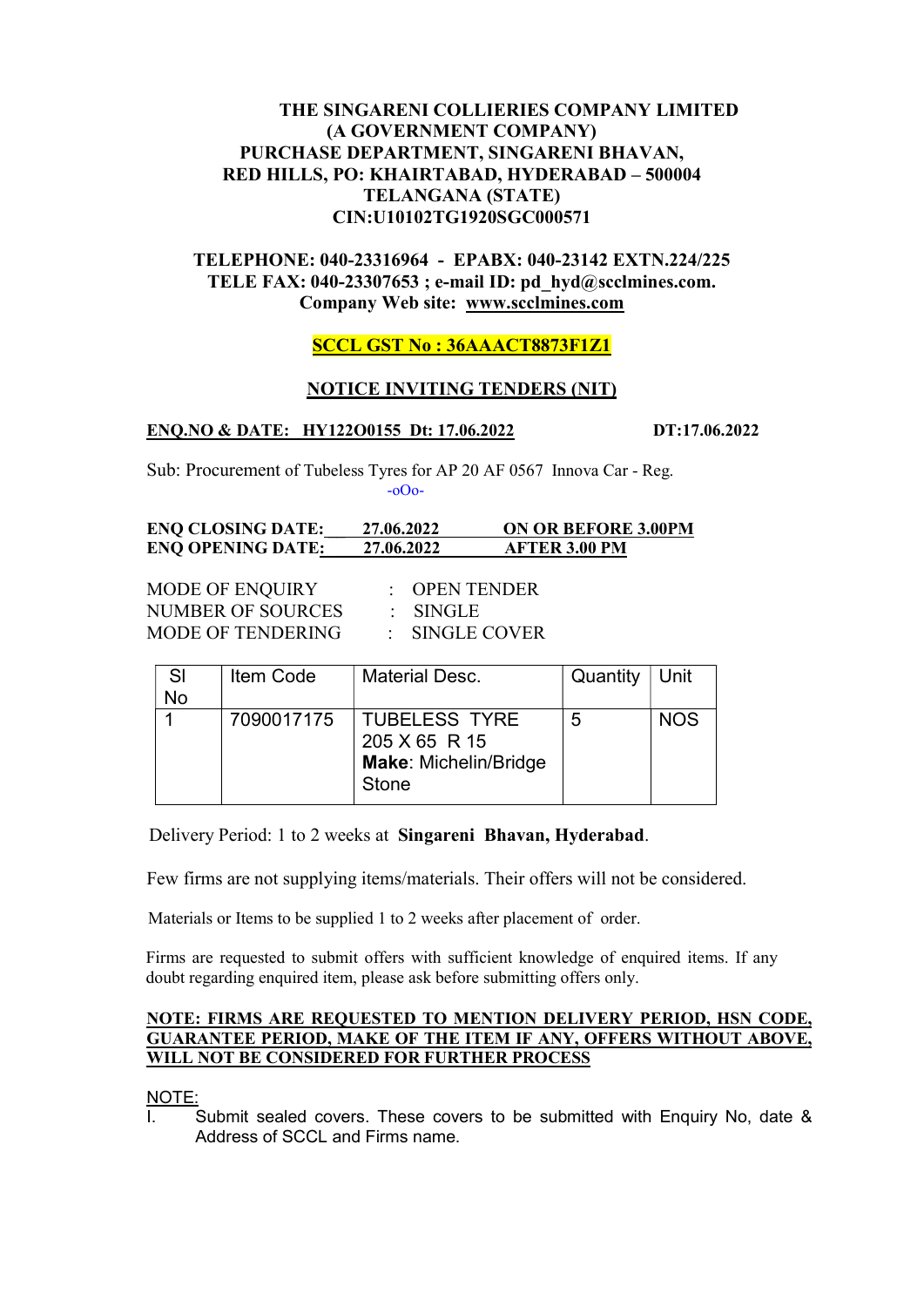Vendors who can supply within 1 to 2 weeks on receiving the Order copy only should participate in the enquiry. HSN CODE TO BE MENTIONED MAKE TO BE MENTIONED.

- A. Offers are invited from vendors located in Hyderabad/Secunderabad vendors only will be considered.
- B. OFFER VALIDITY: Bidder shall keep the offer valid for a period of 4 months from the date of opening of the tenders. The offer with less validity period than stipulated is liable for rejection.
- C. GST(GOODS AND SERVICE TAX) registration certificate to be submitted along with material HSN/SAC CODE. The applicability of GST & other taxes, if any, in  $\%$ shall be clearly mentioned an extra.
- D. The bidders offered without any GST & other taxes, their landed cost will be arrived by taking maximum GST% quoted by other bidders.

## A) GENERAL TERMS AND CONDITIONS

- a. Validity, delivery period, GST, Warranty / Guarantee to be mentioned.
- b. Tenders received after stipulated time and date will not be considered For whatsoever reasons thereof.
- c. Quotation must be on a paper identifying the firm with telephone number etc. They should be clear and free from corrections and erasing.
- d. Rate quoted by you should be valid for 120 days from the date of opening of tenders and no revision of rates will be permitted during the above period.
- e. Rate should be quoted as per the sizes / units / makes / brands asked for otherwise such offers will not be considered.
- f. The quantity shown in the enquiry is not firm and fixed. It may be increased /decreased.
- g. The material is to be supplied as per the tender enquiry and should be delivered at Singareni Bhavan, Hyderabad no transportation charges will be paid separately

unless it is mentioned in the offer clearly. Mention whether the offer is Ex-showroom, Ex-work or delivery at our office, Hyderabad

- h. Samples of the items should be submitted in case, they are asked for in the enquiry
- i. Those who are having ready stocks, capable of supply of material as per the enquiry within the stipulated time only need to forward their offer.
- j. M/s SCCL deserves the right to reject any/all the tender (s) or accept any offer or part thereof without giving any reasons. Its decision in this matter will be final and binding on all the tender/(s).
- k. Sealed tenders can be dropped in the tender box in the Company Purchase Office at Hyderabad or can be sent by post / courier before the due date and time. Fax quotations are not accepted
- l. M/s SCCL will not, in any way, be responsible for any postal delay.
- m. Separate cover may be used for each quotation. Quotations of different enquiries put in single cover will not be considered.
- n. Payment will be made within 30 days after receipt of material at Singareni Bhavan, Hyderabad.
- o. YOU HAVE TO SUBMIT YOUR BANK DETAILS FOR RTGS/ONLINE PAYMENTS

# Tax retention clause:

 The supplier shall upload his Tax Invoice in the GSTN as per the provisions of the GST Act i.e., by 10th of the month subsequent to the month in which "Time of Supply" arises. In respect of orders where the entire order quantity is executed in phased manner through multiple invoices or where staggered payment is made, if the "Tax Invoice" is not uploaded within the time limits prescribed under GST Act, the tax amount will be withheld from the